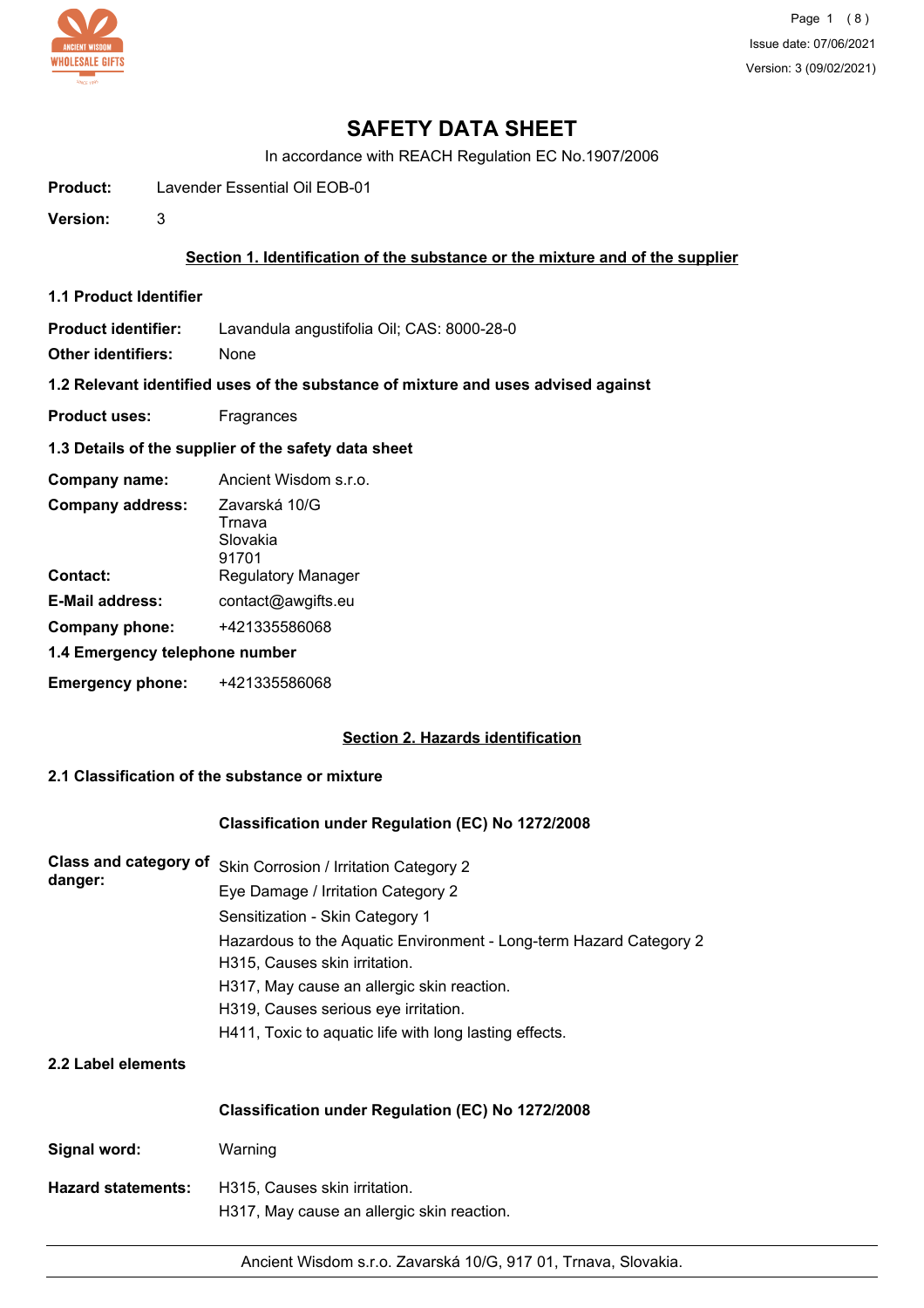

# **SAFETY DATA SHEET**

In accordance with REACH Regulation EC No.1907/2006

| <b>Product:</b>              |      | Lavender Essential Oil EOB-01                                                                                                                                                                                                   |
|------------------------------|------|---------------------------------------------------------------------------------------------------------------------------------------------------------------------------------------------------------------------------------|
| <b>Version:</b>              | 3    |                                                                                                                                                                                                                                 |
|                              |      | H319, Causes serious eye irritation.<br>H411, Toxic to aquatic life with long lasting effects.                                                                                                                                  |
| M factor:                    | None |                                                                                                                                                                                                                                 |
| Supplemental<br>Information: | None |                                                                                                                                                                                                                                 |
| <b>Precautionary</b>         |      | P261, Avoid breathing vapour or dust.                                                                                                                                                                                           |
| statements:                  |      | P264, Wash hands and other contacted skin thoroughly after handling.                                                                                                                                                            |
|                              |      | P272, Contaminated work clothing should not be allowed out of the workplace.                                                                                                                                                    |
|                              |      | P273, Avoid release to the environment.                                                                                                                                                                                         |
|                              |      | P280, Wear protective gloves/eye protection/face protection.                                                                                                                                                                    |
|                              |      | P302/352, IF ON SKIN: Wash with plenty of soap and water.                                                                                                                                                                       |
|                              |      | P305/351/338, IF IN EYES: Rinse cautiously with water for several minutes. Remove contact<br>lenses, if present and easy to do. Continue rinsing.<br>P333/313, If skin irritation or rash occurs: Get medical advice/attention. |
|                              |      | P337/313, If eye irritation persists: Get medical advice/attention.                                                                                                                                                             |
|                              |      | P362, Take off contaminated clothing and wash before reuse.                                                                                                                                                                     |
|                              |      | P391, Collect spillage.                                                                                                                                                                                                         |
|                              |      | P501, Dispose of contents/container to approved disposal site, in accordance with local<br>regulations.                                                                                                                         |
| Pictograms:                  |      |                                                                                                                                                                                                                                 |

**2.3 Other hazards**

# **Section 3. Composition / information on ingredients**

## **3.1 Substances**

**Product identifier:** Lavandula angustifolia Oil; CAS: 8000-28-0

# **Contains:**

| <b>Name</b>     | CAS      | EC        | <b>REACH Registration</b><br>No. | $\frac{0}{0}$ | <b>Classification for</b><br>(CLP) 1272/2008                      |
|-----------------|----------|-----------|----------------------------------|---------------|-------------------------------------------------------------------|
| Linalool        | 178-70-6 | 201-134-4 |                                  | 50-100%       | Skin Irrit. 2-Eye Irrit. 2-<br>Skin Sens. 1B;H315-<br>H317-H319.- |
| Linalvl acetate | 115-95-7 | 204-116-4 |                                  | 20-<50%       | <b>ISkin Irrit, 2-Skin Sens.</b><br>1B:H315-H317.-                |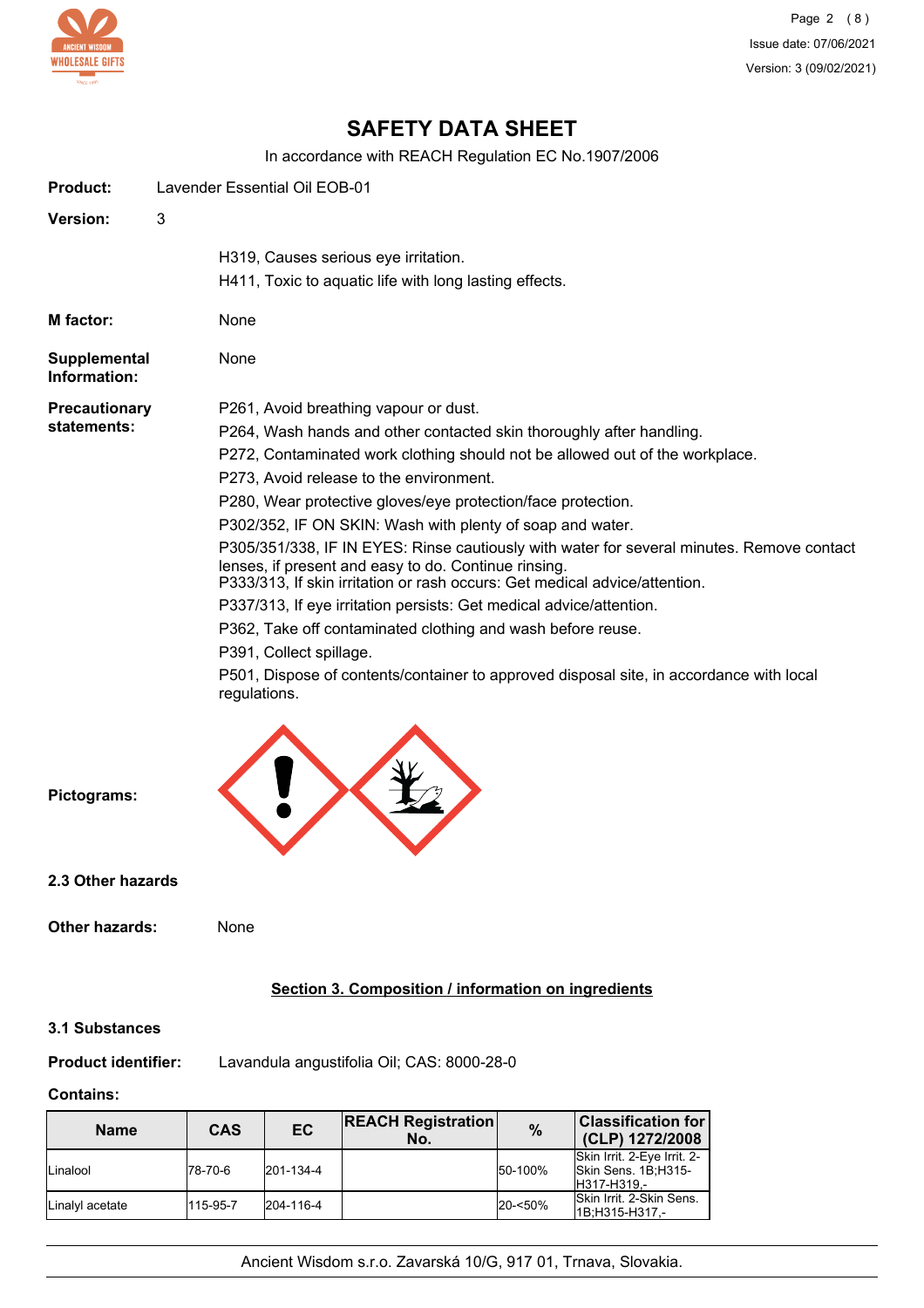

# **SAFETY DATA SHEET**

In accordance with REACH Regulation EC No.1907/2006

**Product:** Lavender Essential Oil EOB-01

#### **Version:** 3

| Id-Limonene             | 5989-27-5 | 227-813-5 | $5 - 10%$   | Flam. Lig. 3-Skin Irrit.<br>2-Skin Sens. 1B-Asp.<br>Tox 1-Aquatic Acute 1-<br>Aquatic Chronic 1;<br>H226-H304-H315-<br>IH317-H410.- |
|-------------------------|-----------|-----------|-------------|-------------------------------------------------------------------------------------------------------------------------------------|
| <b>4-Carvomenthenol</b> | 562-74-3  | 209-235-5 | $1 - 5%$    | Acute Tox. 4-Skin Irrit.<br>2-Eye Irrit. 2; H302-<br>H315-H319.-                                                                    |
| <b>I</b> Geraniol       | 106-24-1  | 203-377-1 | $0.1 - 1\%$ | Skin Irrit. 2-Eye Dam.<br>1-Skin Sens. 1:H315-<br>H317-H318.-                                                                       |

#### **Section 4. First-aid measures**

#### **4.1 Description of first aid measures**

| Inhalation:           | Remove from exposure site to fresh air, keep at rest, and obtain medical attention.                                                 |
|-----------------------|-------------------------------------------------------------------------------------------------------------------------------------|
| Eye exposure:         | IF IN EYES: Rinse cautiously with water for several minutes. Remove contact lenses, if present<br>and easy to do. Continue rinsing. |
| <b>Skin exposure:</b> | IF ON SKIN: Wash with plenty of soap and water.                                                                                     |
| Ingestion:            | Rinse mouth with water and obtain medical attention.                                                                                |

#### **4.2 Most important symptoms and effects, both acute and delayed**

Causes skin irritation.

May cause an allergic skin reaction.

Causes serious eye irritation.

### **4.3 Indication of any immediate medical attention and special treatment needed**

None expected, see Section 4.1 for further information.

### **SECTION 5: Firefighting measures**

#### **5.1 Extinguishing media**

Suitable media: Carbon dioxide,Dry chemical,Foam

## **5.2 Special hazards arising from the substance or mixture**

In case of fire, may be liberated: Carbon monoxide, Unidentified organic compounds.

### **5.3 Advice for fire fighters:**

In case of insufficient ventilation, wear suitable respiratory equipment.

## **Section 6. Accidental release measures**

## **6.1 Personal precautions, protective equipment and emergency procedures:**

Avoid inhalation. Avoid contact with skin and eyes. See protective measures under Section 7 and 8.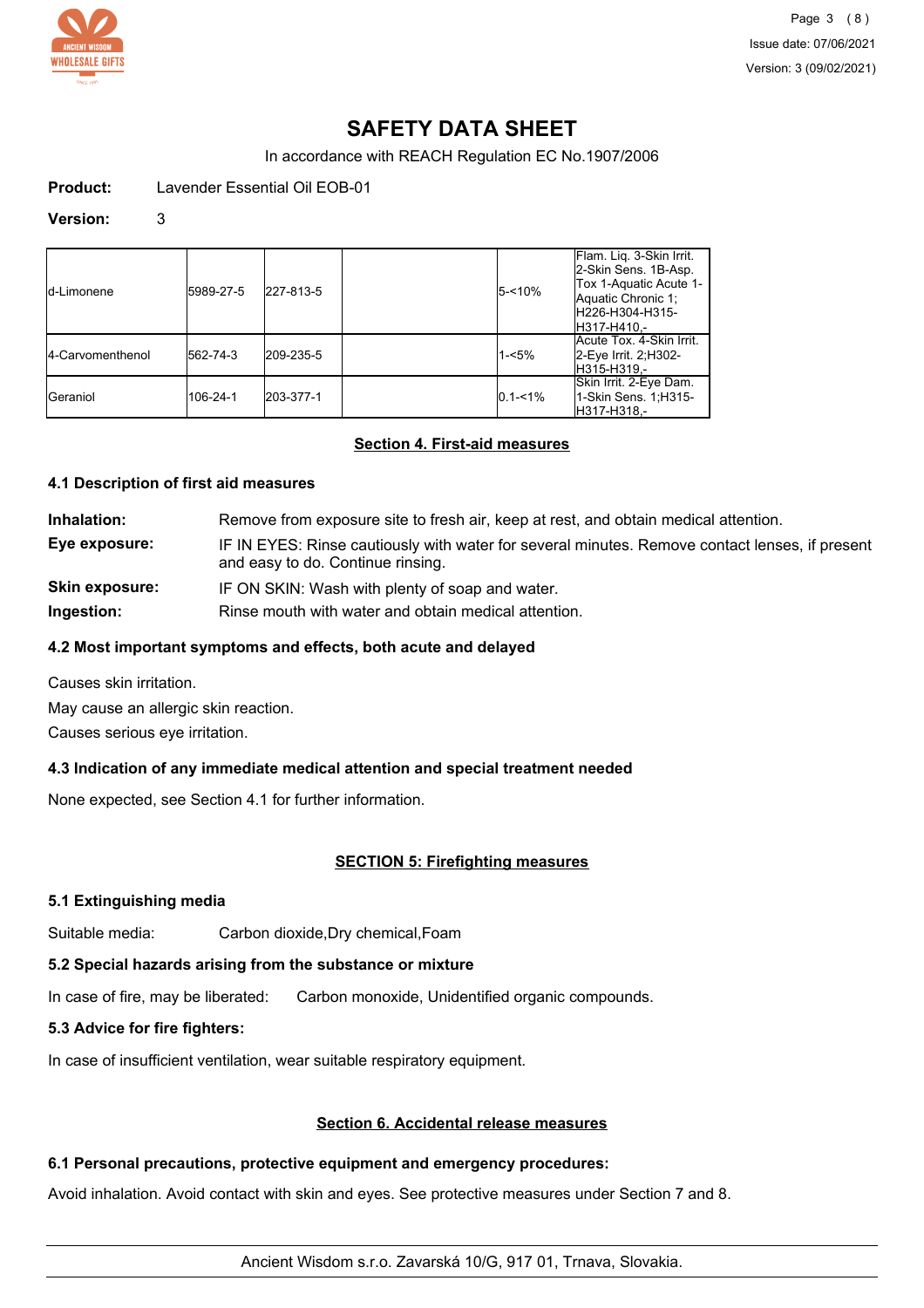

Page 4 (8) Issue date: 07/06/2021 Version: 3 (09/02/2021)

# **SAFETY DATA SHEET**

In accordance with REACH Regulation EC No.1907/2006

**Product:** Lavender Essential Oil EOB-01

**Version:** 3

#### **6.2 Environmental precautions:**

Keep away from drains, surface and ground water, and soil.

#### **6.3 Methods and material for containment and cleaning up:**

Remove ignition sources. Provide adequate ventilation. Avoid excessive inhalation of vapours. Contain spillage immediately by use of sand or inert powder. Dispose of according to local regulations.

#### **6.4 Reference to other sections:**

Also refer to sections 8 and 13.

### **Section 7. Handling and storage**

#### **7.1 Precautions for safe handling:**

Keep away from heat, sparks, open flames and hot surfaces. - No smoking. Use personal protective equipment as required. Use in accordance with good manufacturing and industrial hygiene practices. Use in areas with adequate ventilation Do not eat, drink or smoke when using this product.

#### **7.2 Conditions for safe storage, including any incompatibilities:**

Store in a well-ventilated place. Keep container tightly closed. Keep cool. Ground/bond container and receiving equipment. Use explosion-proof electrical, ventilating and lighting equipment. Use only non-sparking tools. Take precautionary measures against static discharge.

#### **7.3 Specific end use(s):**

Fragrances: Use in accordance with good manufacturing and industrial hygiene practices.

### **Section 8. Exposure controls/personal protection**

#### **8.1 Control parameters**

Workplace exposure limits: Not Applicable

#### **8.2 Exposure Controls**

#### **Eye / Skin Protection**

Wear protective gloves/eye protection/face protection

#### **Respiratory Protection**

Under normal conditions of use and where adequate ventilation is available to prevent build up of excessive vapour, this material should not require special engineering controls. However, in conditions of high or prolonged use, or high temperature or other conditions which increase exposure, the following engineering controls can be used to minimise exposure to personnel: a) Increase ventilation of the area with local exhaust ventilation. b) Personnel can use an approved, appropriately fitted respirator with organic vapour cartridge or canisters and particulate filters. c) Use closed systems for transferring and processing this material.

Also refer to Sections 2 and 7.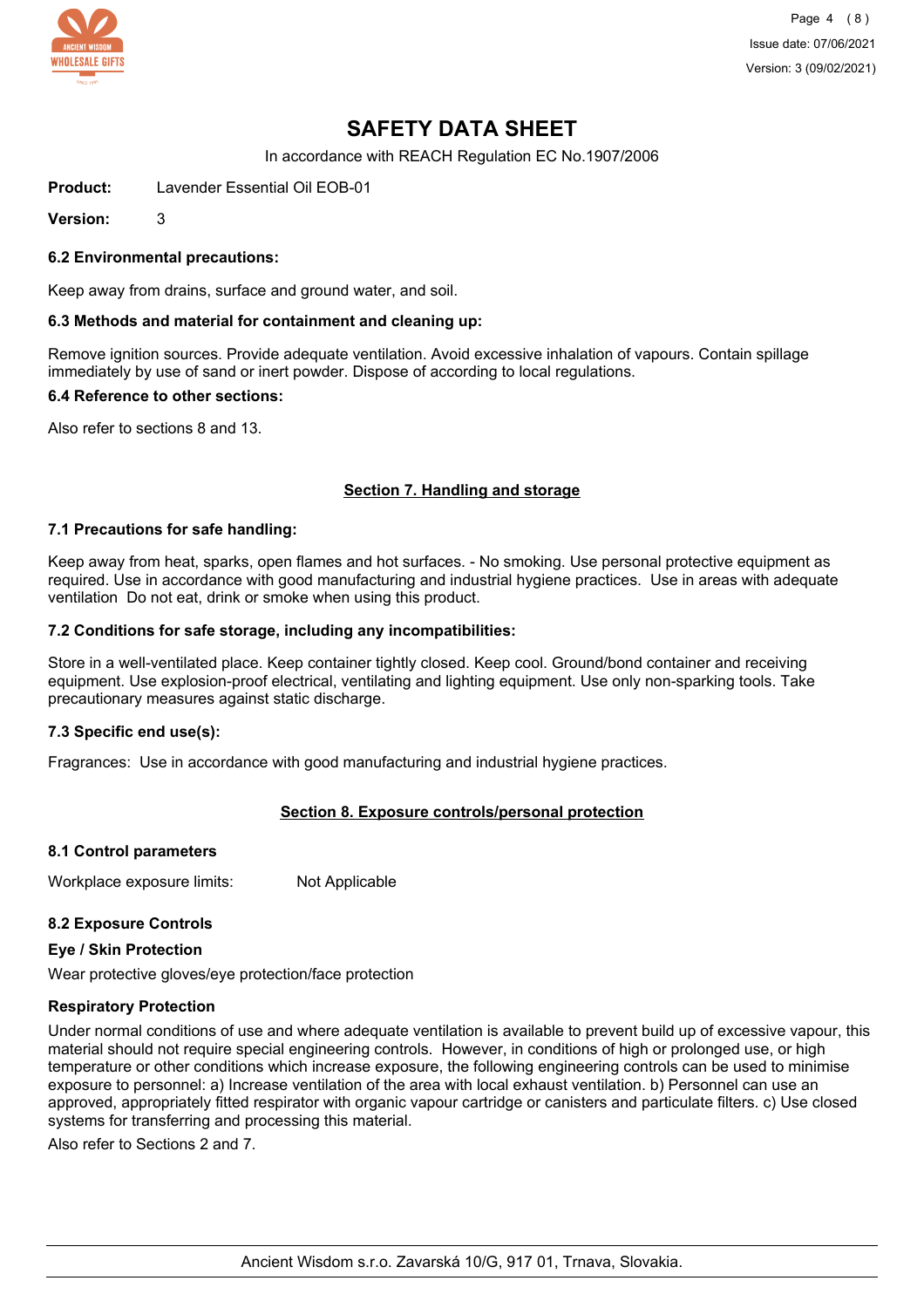

Page 5 (8) Issue date: 07/06/2021 Version: 3 (09/02/2021)

# **SAFETY DATA SHEET**

In accordance with REACH Regulation EC No.1907/2006

**Product:** Lavender Essential Oil EOB-01

**Version:** 3

#### **Section 9. Physical and chemical properties**

#### **9.1 Information on basic physical and chemical properties**

| Appearance:                                   | Clear pale yellow coloured liquid            |
|-----------------------------------------------|----------------------------------------------|
| Odour:                                        | Herbacious and characteristic                |
| <b>Odour threshold:</b>                       | Not determined                               |
| pH:                                           | Not determined                               |
| Melting point / freezing point:               | Not determined                               |
| Initial boiling point / range:                | Not determined                               |
| Flash point:                                  | 65 °C                                        |
| <b>Evaporation rate:</b>                      | Not determined                               |
| Flammability (solid, gas):                    | Not determined                               |
| Upper/lower flammability or explosive limits: | Product does not present an explosion hazard |
| Vapour pressure:                              | Not determined                               |
| Vapour density:                               | Not determined                               |
| <b>Relative density:</b>                      | Not determined                               |
| Solubility(ies):                              | Not determined                               |
| Partition coefficient: n-octanol/water:       | Not determined                               |
| Auto-ignition temperature:                    | Not determined                               |
| <b>Decomposition temperature:</b>             | Not determined                               |
| <b>Viscosity:</b>                             | Not determined                               |
| <b>Explosive properties:</b>                  | Not expected                                 |
| <b>Oxidising properties:</b>                  | Not expected                                 |
|                                               |                                              |

**9.2 Other information:** None available

#### **Section 10. Stability and reactivity**

#### **10.1 Reactivity:**

Presents no significant reactivity hazard, by itself or in contact with water.

## **10.2 Chemical stability:**

Good stability under normal storage conditions.

## **10.3 Possibility of hazardous reactions:**

Not expected under normal conditions of use.

# **10.4 Conditions to avoid:**

Avoid extreme heat.

### **10.5 Incompatible materials:**

Avoid contact with strong acids, alkalis or oxidising agents.

Ancient Wisdom s.r.o. Zavarská 10/G, 917 01, Trnava, Slovakia.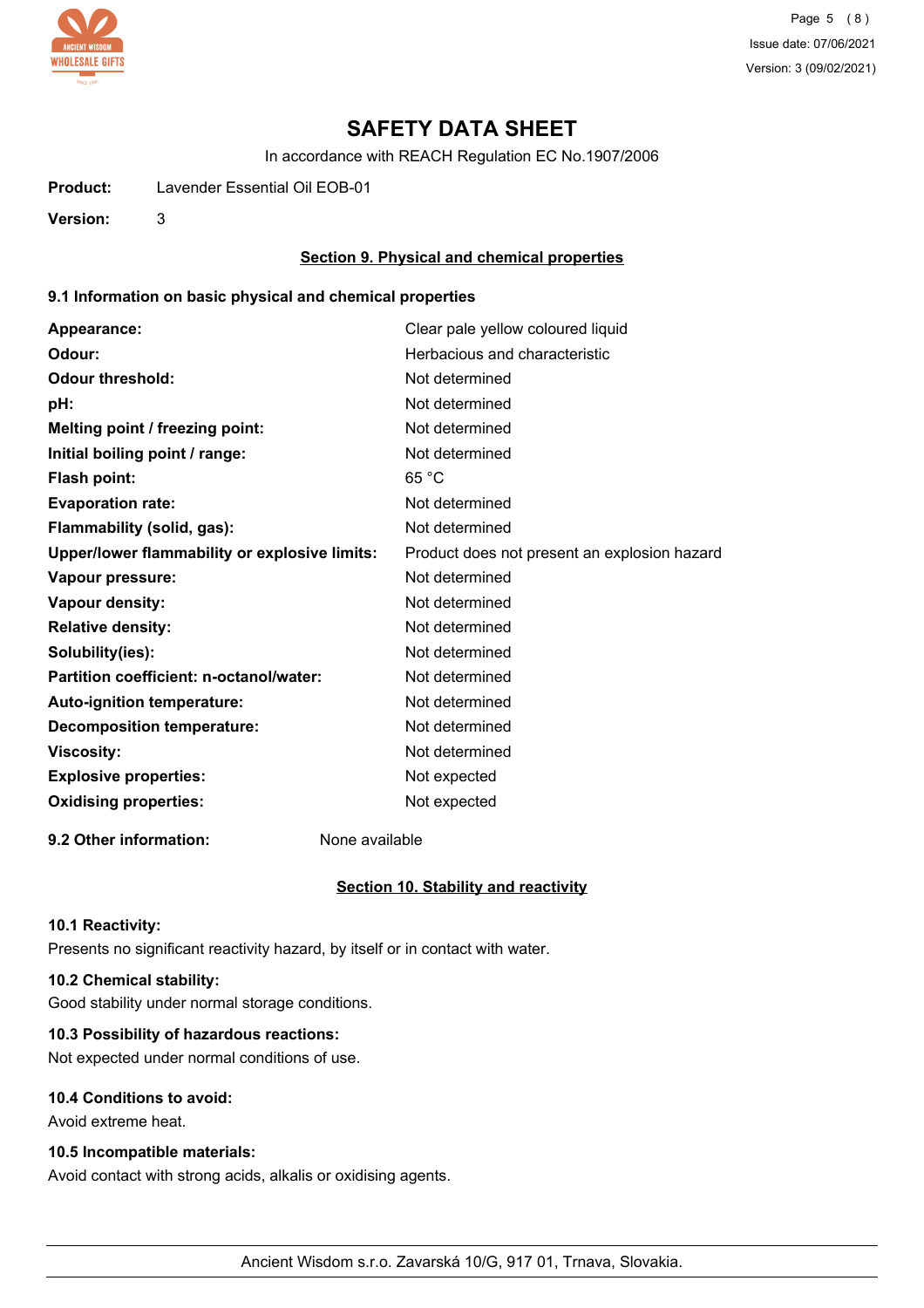

Page 6 (8) Issue date: 07/06/2021 Version: 3 (09/02/2021)

# **SAFETY DATA SHEET**

In accordance with REACH Regulation EC No.1907/2006

**Product:** Lavender Essential Oil EOB-01

**Version:** 3

#### **10.6 Hazardous decomposition products:**

Not expected.

## **Section 11. Toxicological information**

#### **11.1 Information on toxicological effects**

| <b>Acute Toxicity:</b>             | Based on available data the classification criteria are not met. |
|------------------------------------|------------------------------------------------------------------|
| <b>Acute Toxicity Oral</b>         | >5000                                                            |
| <b>Acute Toxicity Dermal</b>       | >5000                                                            |
| Acute Toxicity Inhalation          | Not Available                                                    |
| <b>Skin corrosion/irritation:</b>  | Skin Corrosion / Irritation Category 2                           |
| Serious eye damage/irritation:     | Eye Damage / Irritation Category 2                               |
| Respiratory or skin sensitisation: | Sensitization - Skin Category 1                                  |
| Germ cell mutagenicity:            | Based on available data the classification criteria are not met. |
| <b>Carcinogenicity:</b>            | Based on available data the classification criteria are not met. |
| <b>Reproductive toxicity:</b>      | Based on available data the classification criteria are not met. |
| <b>STOT-single exposure:</b>       | Based on available data the classification criteria are not met. |
| <b>STOT-repeated exposure:</b>     | Based on available data the classification criteria are not met. |
| <b>Aspiration hazard:</b>          | Based on available data the classification criteria are not met. |

## **Information about hazardous ingredients in the mixture**

| Ingredient        | <b>CAS</b> | EC                | LD50/ATE Oral | LD50/ATE<br>Dermal | LC50/ATE<br><b>Inhalation</b> | LC50<br>Route      |
|-------------------|------------|-------------------|---------------|--------------------|-------------------------------|--------------------|
| 14-Carvomenthenol | 562-74-3   | $ 209 - 235 - 5 $ | 1300          | 2500               | Not available                 | lNot<br>lavailable |

Refer to Sections 2 and 3 for additional information.

# **Section 12. Ecological information**

### **12.1 Toxicity:**

Toxic to aquatic life with long lasting effects.

**12.2 Persistence and degradability:** Not available **12.3 Bioaccumulative potential:** Not available **12.4 Mobility in soil:** Not available

### **12.5 Results of PBT and vPvB assessment:**

This substance does not meet the PBT/vPvB criteria of REACH, annex XIII.

**12.6 Other adverse effects:** Not available

### **Section 13. Disposal considerations**

## **13.1 Waste treatment methods:**

Ancient Wisdom s.r.o. Zavarská 10/G, 917 01, Trnava, Slovakia.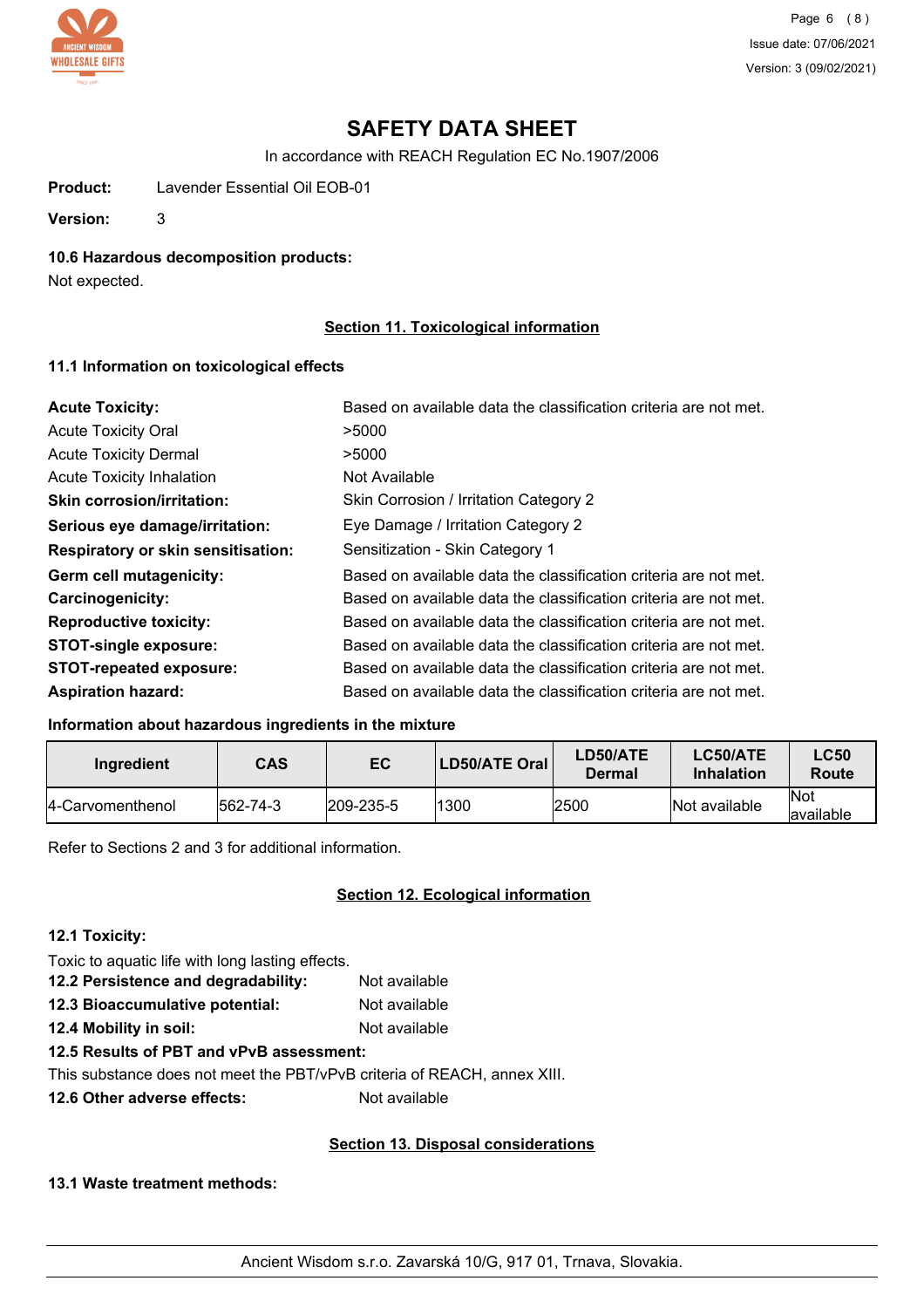

Page 7 (8) Issue date: 07/06/2021 Version: 3 (09/02/2021)

# **SAFETY DATA SHEET**

In accordance with REACH Regulation EC No.1907/2006

**Product:** Lavender Essential Oil EOB-01

**Version:** 3

Dispose of in accordance with local regulations. Avoid disposing into drainage systems and into the environment. Empty containers should be taken to an approved waste handling site for recycling or disposal.

#### **Section 14. Transport information**

| 14.1 UN number:                                                               | UN3082                                                               |  |  |
|-------------------------------------------------------------------------------|----------------------------------------------------------------------|--|--|
| 14.2 UN Proper Shipping Name:                                                 | ENVIRONMENTALLY HAZARDOUS SUBSTANCE, LIQUID, N.O.S. (d-<br>Limonene) |  |  |
| 14.3 Transport hazard class(es):                                              | 9                                                                    |  |  |
| <b>Sub Risk:</b>                                                              |                                                                      |  |  |
| 14.4. Packing Group:                                                          | Ш                                                                    |  |  |
| <b>14.5 Environmental hazards:</b>                                            | This is an environmentally hazardous substance.                      |  |  |
| 14.6 Special precautions for user:                                            | None additional                                                      |  |  |
| 14.7 Transport in bulk according to Annex II of MARPOL73/78 and the IBC Code: |                                                                      |  |  |

Not applicable

#### **Section 15. Regulatory information**

## **15.1 Safety, health and environmental regulations/legislation specific for the substance or mixture** None additional

#### **15.2 Chemical Safety Assessment**

A Chemical Safety Assessment has not been carried out for this product.

## **Section 16. Other information**

| <b>Concentration % Limits:</b>  | EH C2=50.00% EH C3=5.00% SCI 2=10.81% EDI 2=17.39% SS 1=2.00% |
|---------------------------------|---------------------------------------------------------------|
| <b>Total Fractional Values:</b> | EH C2=2.00 EH C3=20.00 SCI 2=9.25 EDI 2=5.75 SS 1=50.00       |

### **Key to revisions:**

Classification under Regulation (EC) No 1272/2008 SECTION 3: Composition/information on ingredients

### **Key to abbreviations:**

| <b>Abbreviation</b> | <b>Meaning</b>                                                     |
|---------------------|--------------------------------------------------------------------|
| Acute Tox, 4        | Acute Toxicity - Oral Category 4                                   |
| Aquatic Acute 1     | Hazardous to the Aquatic Environment - Acute Hazard Category 1     |
| Aquatic Chronic 1   | Hazardous to the Aquatic Environment - Long-term Hazard Category 1 |
| Asp. Tox 1          | <b>Aspiration Hazard Category 1</b>                                |
| Eye Dam. 1          | Eye Damage / Irritation Category 1                                 |
| Eye Irrit. 2        | Eye Damage / Irritation Category 2                                 |
| Flam. Lig. 3        | Flammable Liquid, Hazard Category 3                                |
| H226                | Flammable liquid and vapour.                                       |
| H302                | Harmful if swallowed.                                              |